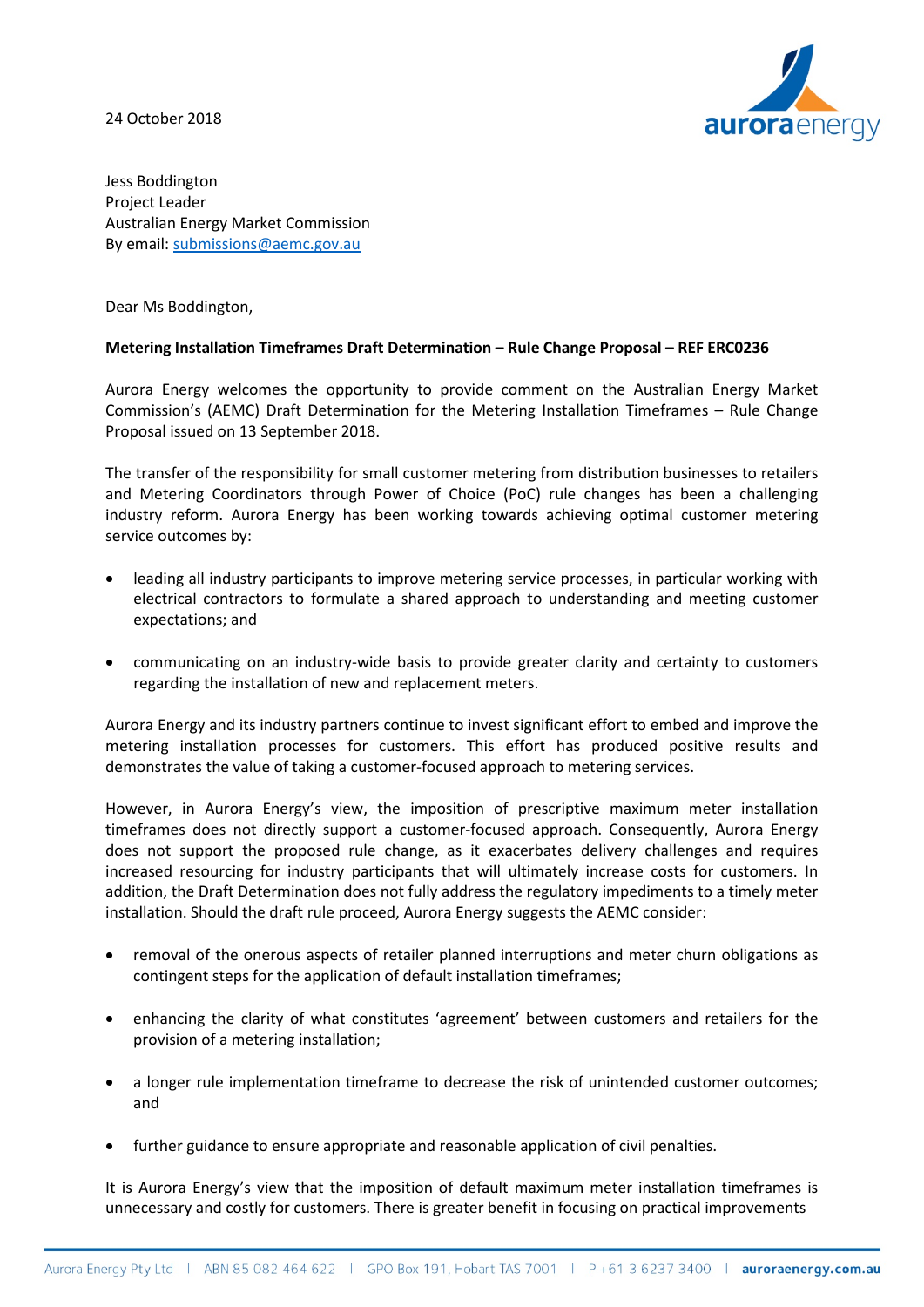to timeframes that can be delivered through a collaborative stakeholder approach and the resolution of current regulatory impediments.

## *The imposition of default maximum timeframes for meter installations increases costs for customers*

The proposed rule change results in retailers and their appointed Metering Coordinators being required to considerably upscale their workforce and systems to provide the level of redundancy required to meet the default timeframe on all occasions. This would equate to a number of additional full time staff in Aurora Energy in order to effectively monitor and coordinate installation requests. It is also expected that the Metering Coordinator will have to expand its workforce size and composition to meet the proposed rules. These will be costs that flow back to customers through increased retailer cost to serve and annual metering charges.

Under the PoC rule changes (including the addition of a new market role), the Meter Provider scheduling activities are the most complex aspect of the metering installation process. In order to meet the proposed maximum timeframe, the retailer is effectively required to have immediate access to scheduling services of another market participant. To allow greater flexibility when scheduling meter installations, Aurora Energy suggests that the rule will allow for a *date range* to be agreed with the customer when confirming an installation time. This will support the most efficient coordination between the retailer and the Meter Provider.

## *Removal of regulatory impediments*

By setting a default timeframe of 15 days for installation for metering upgrades without the removal of requirements for conducting full retailer planned interruption processes, retailers will be set highly challenging timeframes. It is Aurora Energy's assessment that minimum 7 days is required to receive, confirm and schedule an installation job. This includes the new Metering Coordinator taking over responsibility at that site. For retailer planned interruptions that are effected by hard copy mail, a further 8 days (minimum) is added to the installation process. Based on current practice, retailer outcomes will approach the default maximum timeframe, before the commencement of the physical meter installation.

It is noted that the retailer can agree with a customer a date that is later (or earlier) than the default time period. However, based on the additional information requirements on retailers to promote installation timeframes it is expected that the 15 day default time period will form a baseline from which customer expectations will be set. Aurora Energy proposes for instances where a meter installation date (or date range) cannot be agreed with a customer, that a 20 day maximum timeframe be applied instead of 15 days.

Where a customer requires a connection alteration, detailed coordination is necessary between customers, retailers, distributors and Metering Coordinators. The proposed 15 day maximum timeframe can be challenging as connections alterations require multiple parties to strike agreement on not only a date but other job specifications. It is recommended that either an extended default timeline of 20 days or a 'best endeavours provision' be applied to this aspect of the proposed rule change.

Additionally, Aurora Energy proposes that prior to consideration of maximum timeframes for meter installations, the rules relating to the appointment of incoming Metering Coordinators (referred to as 'meter churn') are also amended. The AEMC should seek to address any concerns with this issue in an open consultation process as part of a rule change proposal.

## *Enhanced clarity over the terms and conditions for 'agreement' with customers*

It is Aurora Energy's view that the default timeframe can only commence from the point at which agreement over the terms and conditions of the metering installation request are confirmed. Retailer